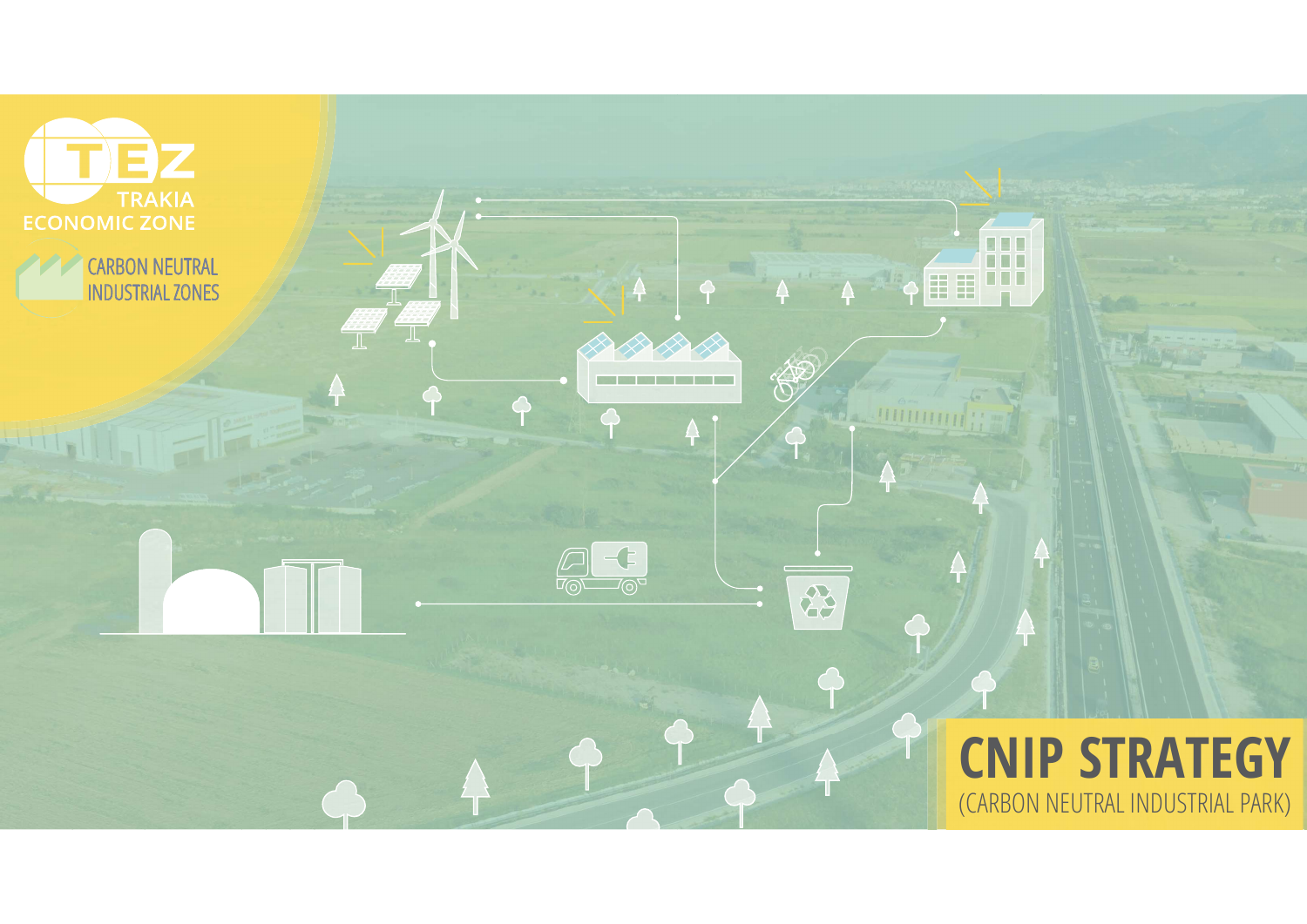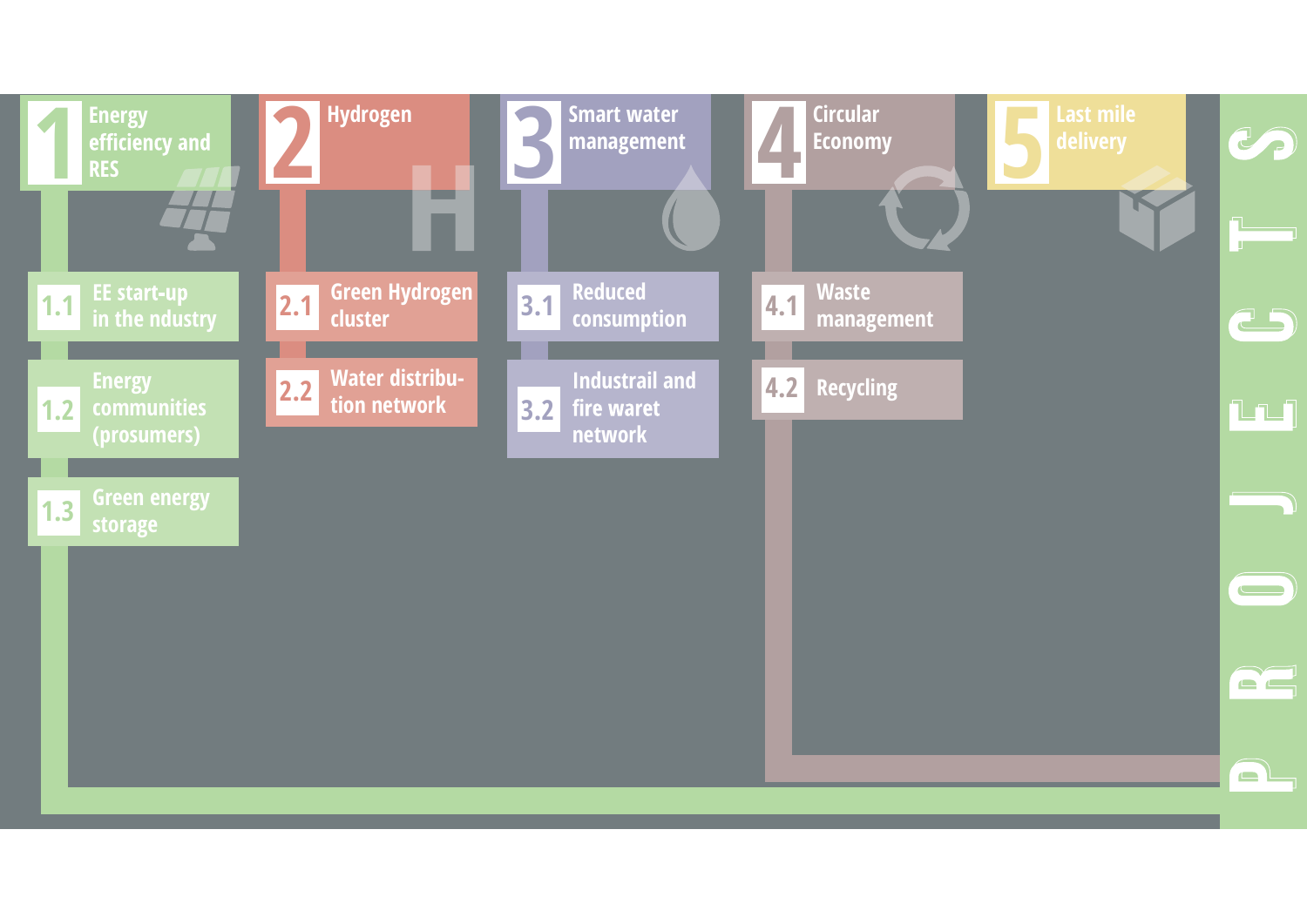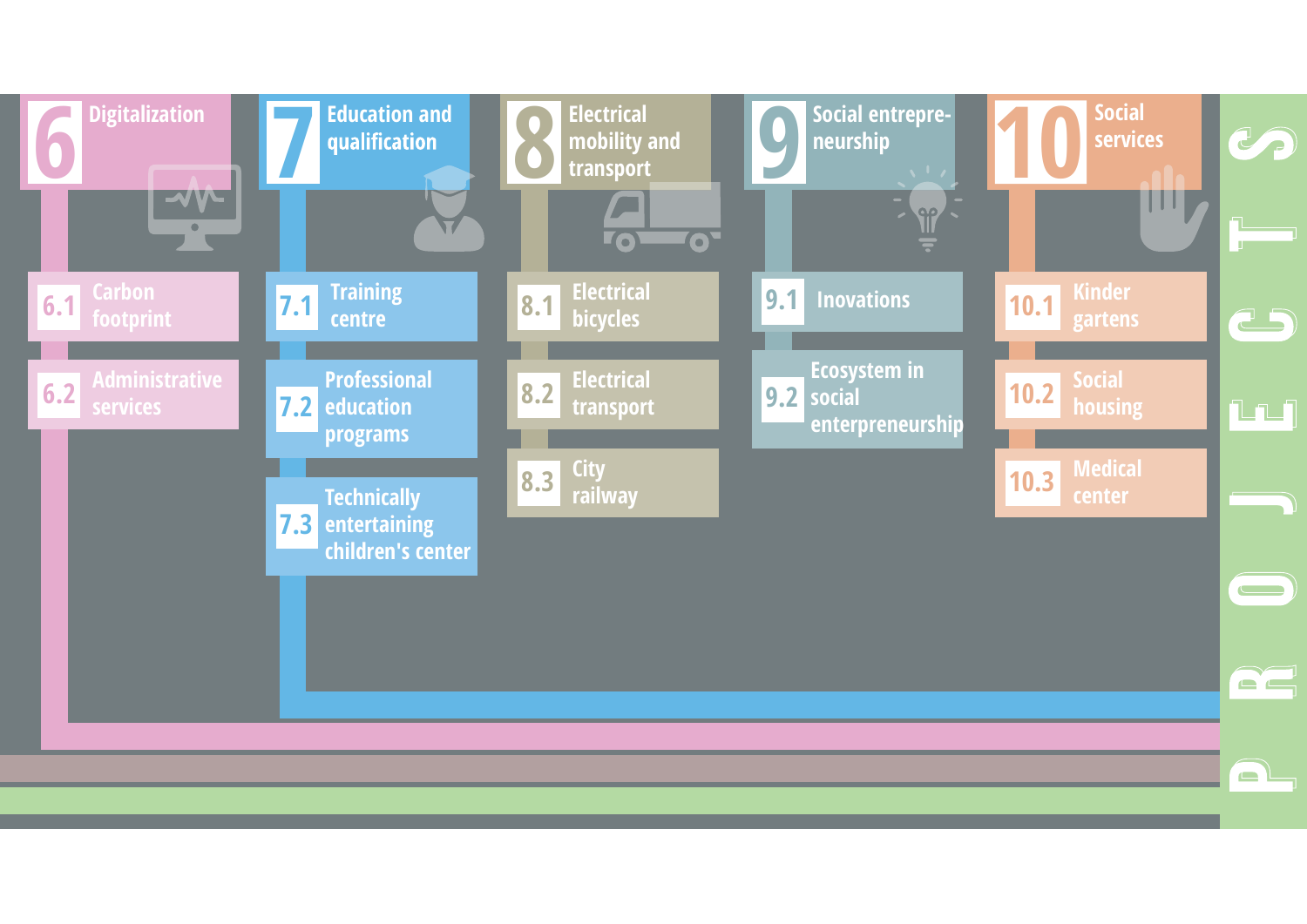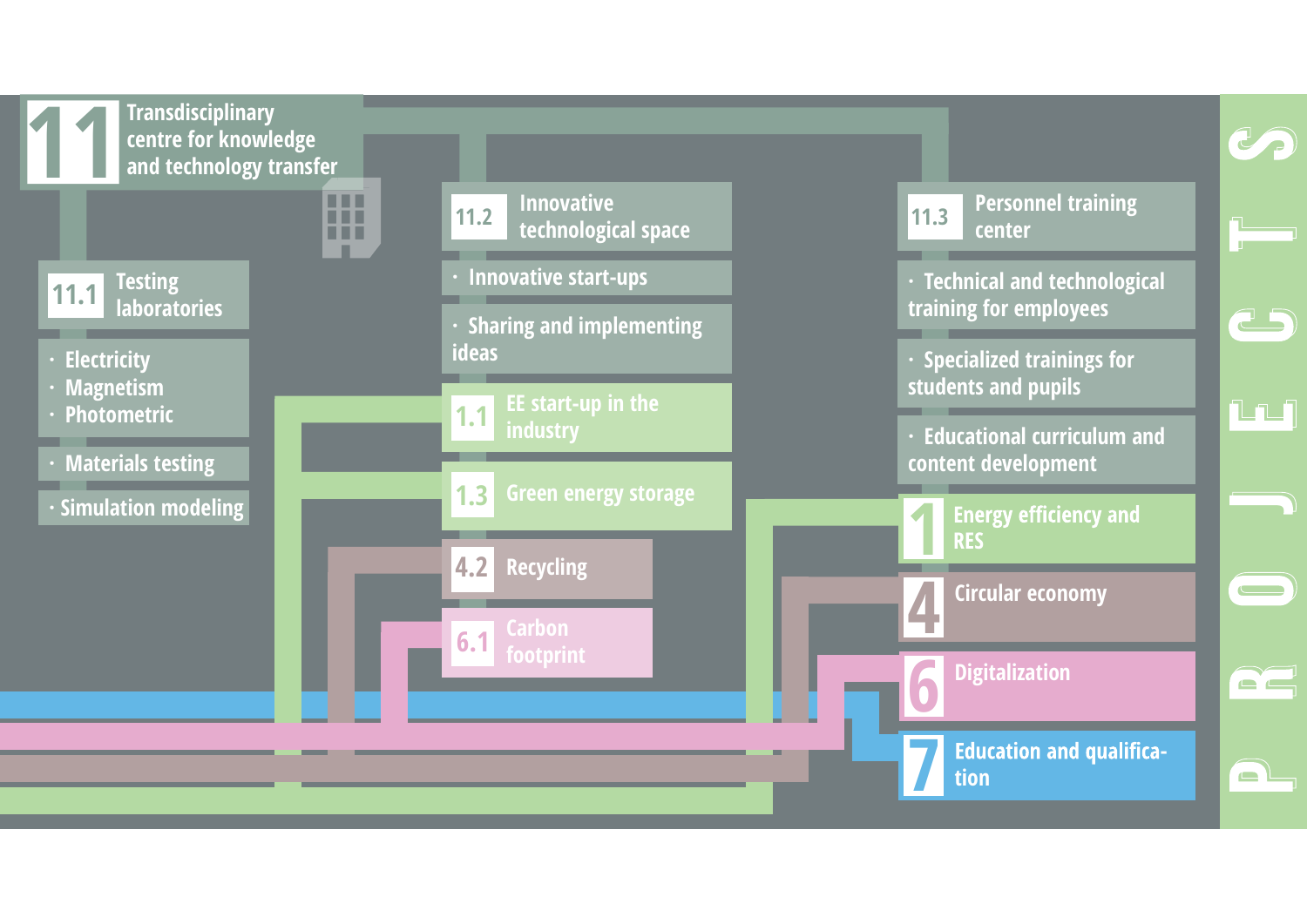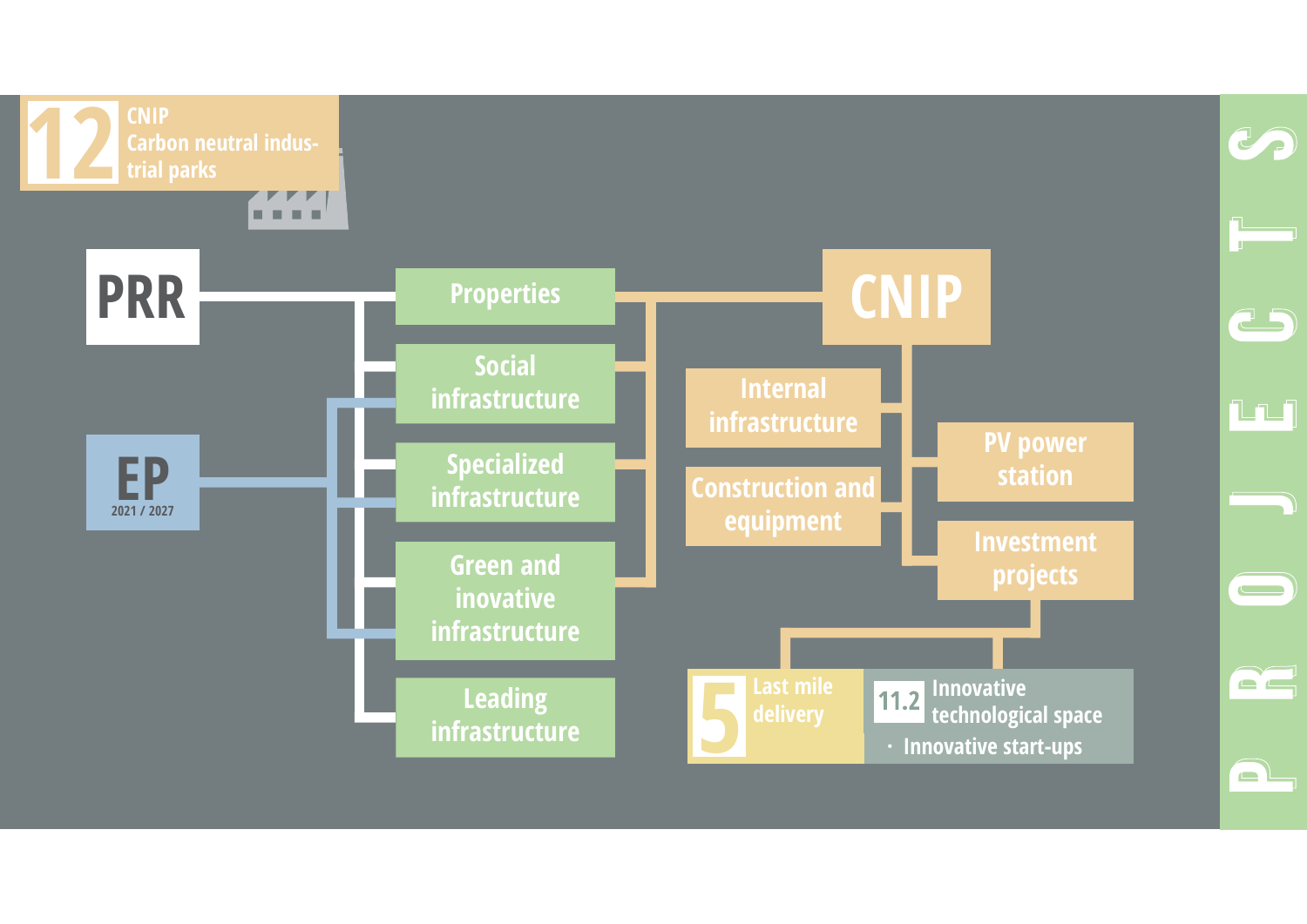## **GOALS 2040**

| <b>Water usage</b>          |                                                        | $-5%$                                                  |                                                        |
|-----------------------------|--------------------------------------------------------|--------------------------------------------------------|--------------------------------------------------------|
| <b>Hydrogen</b>             | <b>Hydrogen Electrolyzer</b><br>capacity 22 000 kg/day | <b>Hydrogen Electrolyzer</b><br>capacity 25 000 kg/day | <b>Hydrogen Electrolyzer</b><br>capacity 30 000 kg/day |
| Green energy                |                                                        |                                                        |                                                        |
| Gabrovo / Vidin / Sofia     | <b>COL</b>                                             | 100%                                                   | 100%                                                   |
| <b>Burgas / Haskovo</b>     | 100%                                                   | 100%                                                   | 100%                                                   |
| Rakovsky / Maritsa / Kuklen | 40%                                                    | 60%                                                    | 100%                                                   |
|                             | 2025                                                   | 2030                                                   | 2040                                                   |
| <b>Year</b>                 |                                                        |                                                        |                                                        |
|                             |                                                        |                                                        |                                                        |